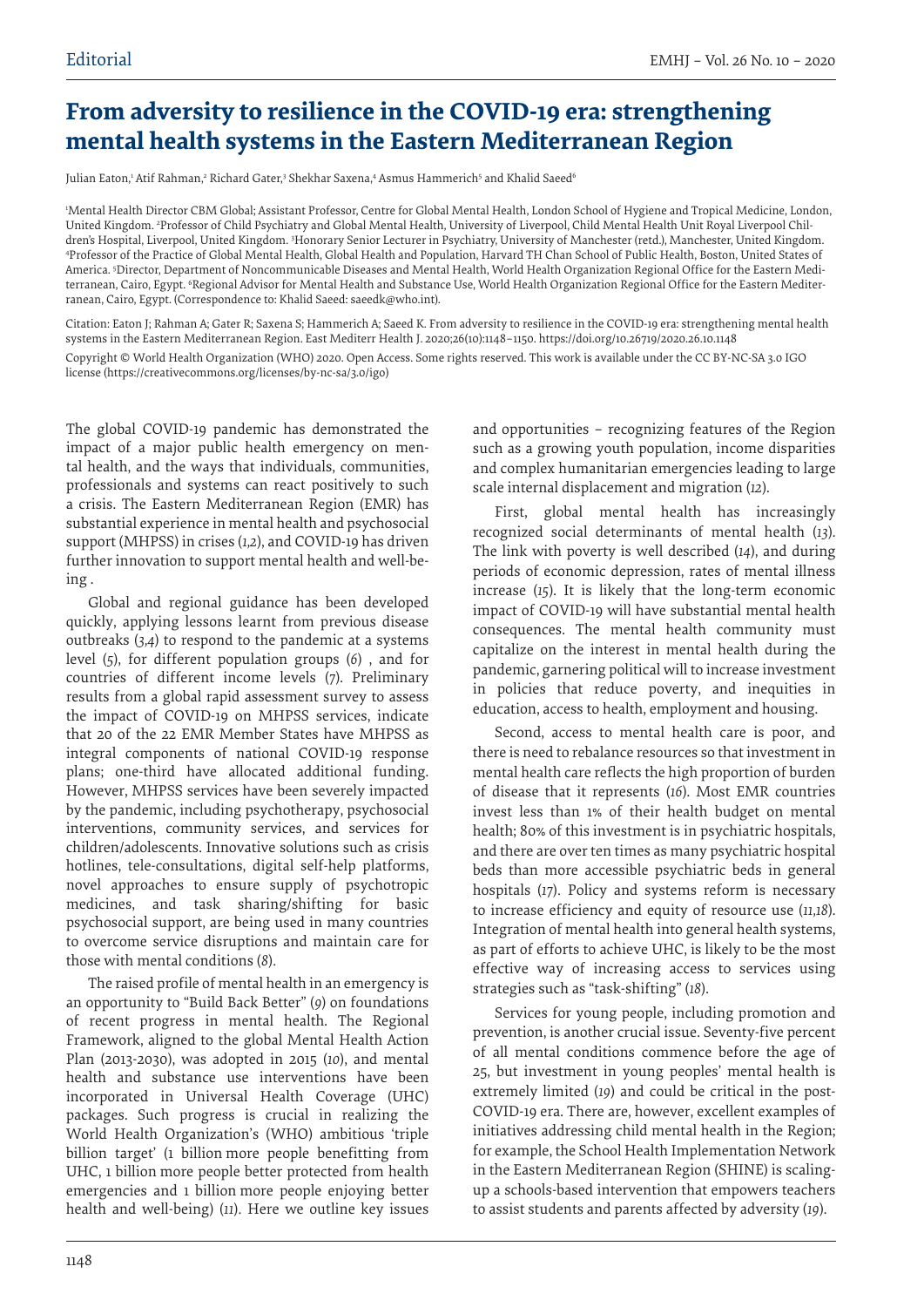Finally, there is a close relationship between population wellbeing and behaviour. Marginalized groups, like persons with mental health conditions, migrants and displaced people are less likely to receive public health messages, for example about vaccine uptake (*20*), and are therefore exposed to greater risk. Attention must be paid to ensure marginalized groups, who have increased risk of mental conditions, are included in emergency planning and able to access public health information, if countries are to be resilient to future crises (*21*). Frontline workers including health care workers are another group at increased risk of mental distress, burnout, and substance use. The WHO Eastern Mediterranean Regional Office (EMRO) Mental health and social support platform has been developed to support people with psychosocial difficulties and counter misinformation, including a special section for frontline workers with evidence-based resources to help them deal with the stress they are feeling during the COVID-19 pandemic (*22*).

New technologies to support public health messaging and accessible interventions have shown enormous

potential during the pandemic. Still, these are not a comprehensive replacement for traditional face to-face services, and are themselves inaccessible to certain populations (*23*).

An excellent way to improve mental health is to focus on reducing social inequity through an integrated community-oriented system of care operating across health and social care systems, supported by operational research to guide implementers and policy-makers to deal with current and future challenges. This requires political will at the highest policy-making level, and an increase in resources at all levels of the health and social care systems (*21,24*).

As we enter the last 10 years of the Sustainable Development Goals era, the shock of the COVID-19 pandemic provides an opportunity to reassert the messages of recent learning in global mental health. A future where the Region is resilient to shocks such as pandemics, migration, and climate change, will depend on systematic consideration of mental health and wellbeing in health systems, development processes, and humanitarian response.

## **References**

- 1. Karam E, El Chammay R, Richa S, Naja W, Fayyad J, Ammar W. Lebanon: mental health system reform and the Syrian crisis. BJPsych. International, 2016;13(4):87-89.
- 2. Brennan R, Hajjeh R, Al-Mandhari A. Responding to health emergencies in the Eastern Mediterranean region in times of conflict. Lancet. 2020 Mar 2 doi: 10.1016/S0140-6736(20)30069-6 [Epub ahead of print].
- 3. Van Bortel T, Basnayake A, Wurie F, Jambai M, Koroma AS, Muana AT, et al. Mental health consequences of Ebola. Bull World Health Organ. 2016;94(3):210–214.
- 4. Inter-Agency Standing Committee (IASC). Interim Briefing Note Addressing Mental Health and Psychosocial Aspects of COV-ID-19 Outbreak (developed by the IASC's Reference Group on Mental Health and Psychosocial Support)| IASC [Internet]. 2020 (https://interagencystandingcommittee.org/iasc-reference-group-mental-health-and-psychosocial-support-emergency-settings/ interim-briefing)
- 5. World Health Organization. Mental health and psychosocial considerations during the COVID-19 outbreak, 18 March 2020. Geneva: World Health Organization, 2020 (https://www.who.int/docs/default-source/coronaviruse/mental-health-considerations. pdf).
- 6. Mental Health Innovation Network (MHIN). COVID-19 Resources by Population Group. London: London School of Hygiene and Tropical Medicine; 2020 (https://www.mhinnovation.net/resources-population-group).
- 7. Maulik PK, Thornicroft G, Saxena S. Roadmap to strengthen global mental health systems to tackle the impact of the COVID-19 pandemic. Int J Ment Health Syst. 2020;14(1):1-13.
- 8. Hamilton A. Stories from the field: mapping innovation in mental health during the COVID-19 pandemic. Intervention, 2020
- 9. World Health Organization. Building back better: sustainable mental health care after emergencies. Geneva: World Health Organization; 2013 (https://www.who.int/mental\_health/emergencies/building\_back\_better/en/).
- 10. Alwan A, Saeed K. A new agenda for mental health in the Eastern Mediterranean Region. East Mediterr Health J. 2015;21(7):459- 460. https://doi.org/10.26719/2015.21.7.459
- 11. World Health Organization. The WHO special initiative for mental health ( 2019-2023): universal health coverage for mental health. Geneva: World Health Organization; 2019 (https://apps.who.int/iris/handle/10665/310981).
- 12. World Health Organization Regional Office for the Eastern Mediterranean (WHO/EMRO). COVID-19 strategic preparedness and response plan: strengthening the collective response and accelerating readiness in the Eastern Mediterranean Region – July 2020 edition. Cairo: WHO/EMRO; 2020.
- 13. Patel V, Saxena S, Lund C, Thornicroft G, Baingana F, Bolton P, et al. The Lancet Commission on global mental health and sustainable development. The Lancet, 2018;392(10157):1553-1598.
- 14. Lund C, De Silva M, Plagerson S, Cooper S, Chisholm D, Jishnu D, et al. Poverty and mental disorders: breaking the cycle in low-income and middle-income countries. The lancet. 2011;378(9801):1502-1514.